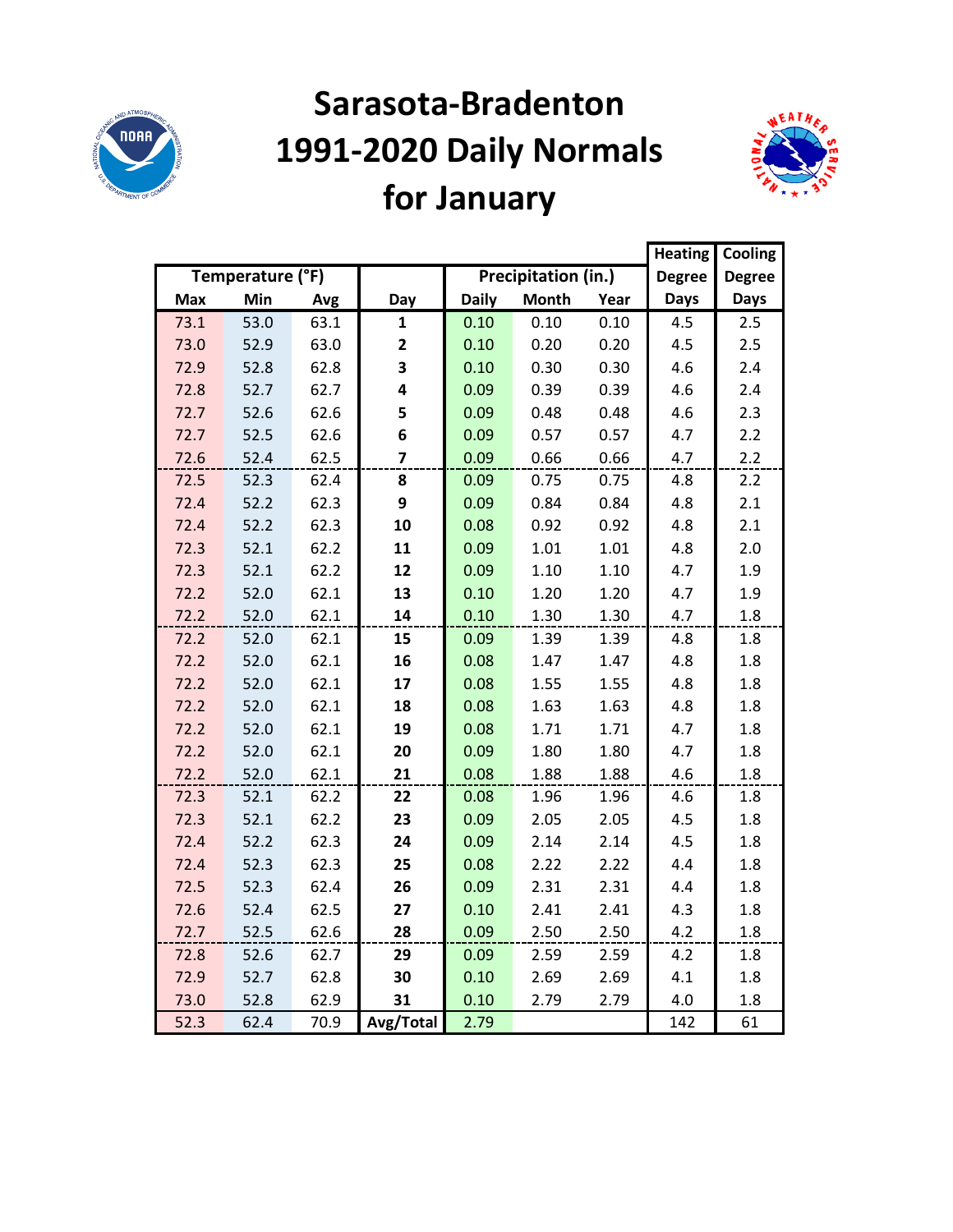

# **Sarasota-Bradenton 1991-2020 Daily Normals for February**



|            |                  |      |                         |              |                     |      | <b>Heating</b> | Cooling       |
|------------|------------------|------|-------------------------|--------------|---------------------|------|----------------|---------------|
|            | Temperature (°F) |      |                         |              | Precipitation (in.) |      | <b>Degree</b>  | <b>Degree</b> |
| <b>Max</b> | Min              | Avg  | Day                     | <b>Daily</b> | <b>Month</b>        | Year | <b>Days</b>    | <b>Days</b>   |
| 73.1       | 52.9             | 63.0 | $\mathbf{1}$            | 0.08         | 0.08                | 2.87 | 3.8            | 1.8           |
| 73.2       | 53.0             | 63.1 | $\overline{\mathbf{2}}$ | 0.07         | 0.15                | 2.94 | 3.8            | 1.9           |
| 73.3       | 53.1             | 63.2 | 3                       | 0.08         | 0.23                | 3.02 | 3.7            | 1.9           |
| 73.5       | 53.3             | 63.4 | 4                       | 0.07         | 0.30                | 3.09 | 3.7            | 2.0           |
| 73.6       | 53.4             | 63.5 | 5                       | 0.08         | 0.38                | 3.17 | 3.6            | 2.1           |
| 73.7       | 53.5             | 63.6 | 6                       | 0.07         | 0.45                | 3.24 | 3.6            | 2.2           |
| 73.9       | 53.6             | 63.7 | $\overline{\mathbf{z}}$ | 0.07         | 0.52                | 3.31 | 3.5            | 2.3           |
| 74.0       | 53.8             | 63.9 | 8                       | 0.07         | 0.59                | 3.38 | 3.5            | 2.4           |
| 74.1       | 53.9             | 64.0 | 9                       | 0.06         | 0.65                | 3.44 | 3.4            | 2.4           |
| 74.3       | 54.0             | 64.2 | 10                      | 0.07         | 0.72                | 3.51 | 3.4            | 2.5           |
| 74.4       | 54.2             | 64.3 | 11                      | 0.06         | 0.78                | 3.57 | 3.3            | 2.6           |
| 74.6       | 54.3             | 64.4 | 12                      | 0.06         | 0.84                | 3.63 | 3.2            | 2.7           |
| 74.7       | 54.4             | 64.6 | 13                      | 0.08         | 0.92                | 3.71 | 3.2            | 2.7           |
| 74.8       | 54.6             | 64.7 | 14                      | 0.07         | 0.99                | 3.78 | 3.0            | 2.7           |
| 75.0       | 54.7             | 64.8 | 15                      | 0.07         | 1.06                | 3.85 | 2.9            | 2.8           |
| 75.1       | 54.8             | 65.0 | 16                      | 0.07         | 1.13                | 3.92 | 2.8            | 2.8           |
| 75.3       | 54.9             | 65.1 | 17                      | 0.07         | 1.20                | 3.99 | 2.7            | 2.8           |
| 75.4       | 55.1             | 65.2 | 18                      | 0.07         | 1.27                | 4.06 | 2.6            | 2.8           |
| 75.5       | 55.2             | 65.4 | 19                      | 0.07         | 1.34                | 4.13 | 2.5            | 2.9           |
| 75.7       | 55.3             | 65.5 | 20                      | 0.06         | 1.40                | 4.19 | 2.4            | 2.9           |
| 75.8       | 55.4             | 65.6 | 21                      | 0.07         | 1.47                | 4.26 | 2.3            | 2.9           |
| 75.9       | 55.6             | 65.8 | 22                      | 0.06         | 1.53                | 4.32 | 2.2            | 3.0           |
| 76.1       | 55.7             | 65.9 | 23                      | 0.07         | 1.60                | 4.39 | 2.2            | 3.1           |
| 76.2       | 55.8             | 66.0 | 24                      | 0.06         | 1.66                | 4.45 | 2.2            | 3.2           |
| 76.3       | 55.9             | 66.1 | 25                      | 0.06         | 1.72                | 4.51 | 2.1            | 3.3           |
| 76.4       | 56.0             | 66.2 | 26                      | 0.07         | 1.79                | 4.58 | 2.1            | 3.3           |
| 76.5       | 56.1             | 66.3 | 27                      | 0.07         | 1.86                | 4.65 | 2.0            | 3.4           |
| 76.7       | 56.3             | 66.5 | 28                      | 0.06         | 1.92                | 4.71 | 1.9            | 3.4           |
| 76.7       | 56.3             | 66.5 | 29                      |              |                     |      | 1.9            | 3.4           |
| 54.6       | 64.8             | 73.1 | Avg/Total               | 1.92         |                     |      | 82             | 75            |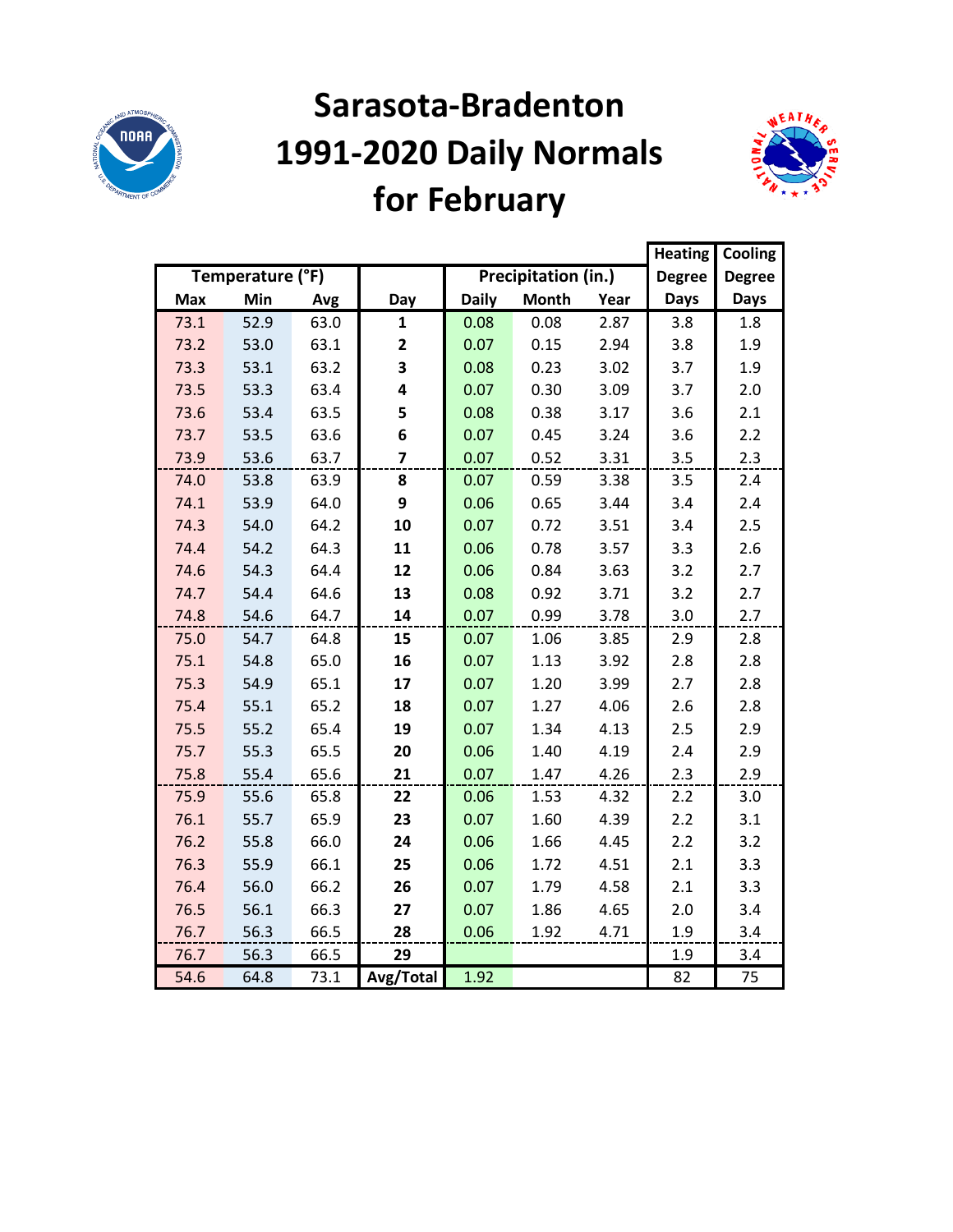

## **Sarasota-Bradenton 1991-2020 Daily Normals for March**



|            |                  |      |           |              |                     |      | <b>Heating</b> | Cooling       |
|------------|------------------|------|-----------|--------------|---------------------|------|----------------|---------------|
|            | Temperature (°F) |      |           |              | Precipitation (in.) |      | <b>Degree</b>  | <b>Degree</b> |
| <b>Max</b> | Min              | Avg  | Day       | <b>Daily</b> | <b>Month</b>        | Year | <b>Days</b>    | Days          |
| 76.8       | 56.4             | 66.6 | 1         | 0.06         | 0.06                | 4.77 | 1.9            | 3.5           |
| 76.9       | 56.5             | 66.7 | 2         | 0.06         | 0.12                | 4.83 | 1.9            | 3.6           |
| 77.0       | 56.6             | 66.8 | 3         | 0.07         | 0.19                | 4.90 | 1.9            | 3.6           |
| 77.1       | 56.7             | 66.9 | 4         | 0.07         | 0.26                | 4.97 | 1.8            | 3.7           |
| 77.2       | 56.8             | 67.0 | 5         | 0.07         | 0.33                | 5.04 | 1.8            | 3.8           |
| 77.3       | 56.9             | 67.1 | 6         | 0.08         | 0.41                | 5.12 | 1.8            | 3.8           |
| 77.3       | 57.0             | 67.2 | 7         | 0.08         | 0.49                | 5.20 | $1.7\,$        | 3.9           |
| 77.4       | 57.1             | 67.3 | 8         | 0.08         | 0.57                | 5.28 | 1.7            | 4.0           |
| 77.5       | 57.2             | 67.4 | 9         | 0.08         | 0.65                | 5.36 | 1.6            | 4.0           |
| 77.6       | 57.3             | 67.5 | 10        | 0.09         | 0.74                | 5.45 | 1.6            | 4.1           |
| 77.7       | 57.4             | 67.6 | 11        | 0.08         | 0.82                | 5.53 | 1.5            | 4.1           |
| 77.8       | 57.6             | 67.7 | 12        | 0.09         | 0.91                | 5.62 | 1.5            | 4.1           |
| 77.9       | 57.7             | 67.8 | 13        | 0.07         | 0.98                | 5.69 | 1.4            | 4.2           |
| 78.0       | 57.8             | 67.9 | 14        | 0.08         | 1.06                | 5.77 | 1.3            | 4.2           |
| 78.1       | 57.9             | 68.0 | 15        | 0.08         | 1.14                | 5.85 | 1.3            | 4.3           |
| 78.1       | 58.0             | 68.1 | 16        | 0.09         | 1.23                | 5.94 | 1.2            | 4.3           |
| 78.2       | 58.1             | 68.2 | 17        | 0.10         | 1.33                | 6.04 | 1.2            | 4.4           |
| 78.3       | 58.3             | 68.3 | 18        | 0.11         | 1.44                | 6.15 | 1.2            | 4.5           |
| 78.4       | 58.4             | 68.4 | 19        | 0.10         | 1.54                | 6.25 | 1.2            | 4.6           |
| 78.5       | 58.5             | 68.5 | 20        | 0.10         | 1.64                | 6.35 | 1.2            | 4.7           |
| 78.6       | 58.6             | 68.6 | 21        | 0.11         | 1.75                | 6.46 | 1.1            | 4.8           |
| 78.7       | 58.8             | 68.8 | 22        | 0.11         | 1.86                | 6.57 | 1.1            | 4.8           |
| 78.8       | 58.9             | 68.9 | 23        | 0.11         | 1.97                | 6.68 | $1.0\,$        | 4.9           |
| 78.9       | 59.1             | 69.0 | 24        | 0.11         | 2.08                | 6.79 | 0.9            | 4.9           |
| 79.1       | 59.2             | 69.1 | 25        | 0.10         | 2.18                | 6.89 | 0.9            | 5.0           |
| 79.2       | 59.3             | 69.3 | 26        | 0.11         | 2.29                | 7.00 | 0.8            | 5.1           |
| 79.3       | 59.5             | 69.4 | 27        | 0.11         | 2.40                | 7.11 | 0.8            | $5.2$         |
| 79.4       | 59.6             | 69.5 | 28        | 0.11         | 2.51                | 7.22 | 0.7            | 5.2           |
| 79.5       | 59.8             | 69.7 | 29        | 0.11         | 2.62                | 7.33 | 0.7            | 5.3           |
| 79.7       | 59.9             | 69.8 | 30        | 0.12         | 2.74                | 7.45 | 0.6            | 5.5           |
| 79.8       | 60.1             | 70.0 | 31        | 0.11         | 2.85                | 7.56 | 0.6            | 5.6           |
| 58.1       | 68.1             | 76.2 | Avg/Total | 2.85         |                     |      | 40             | 138           |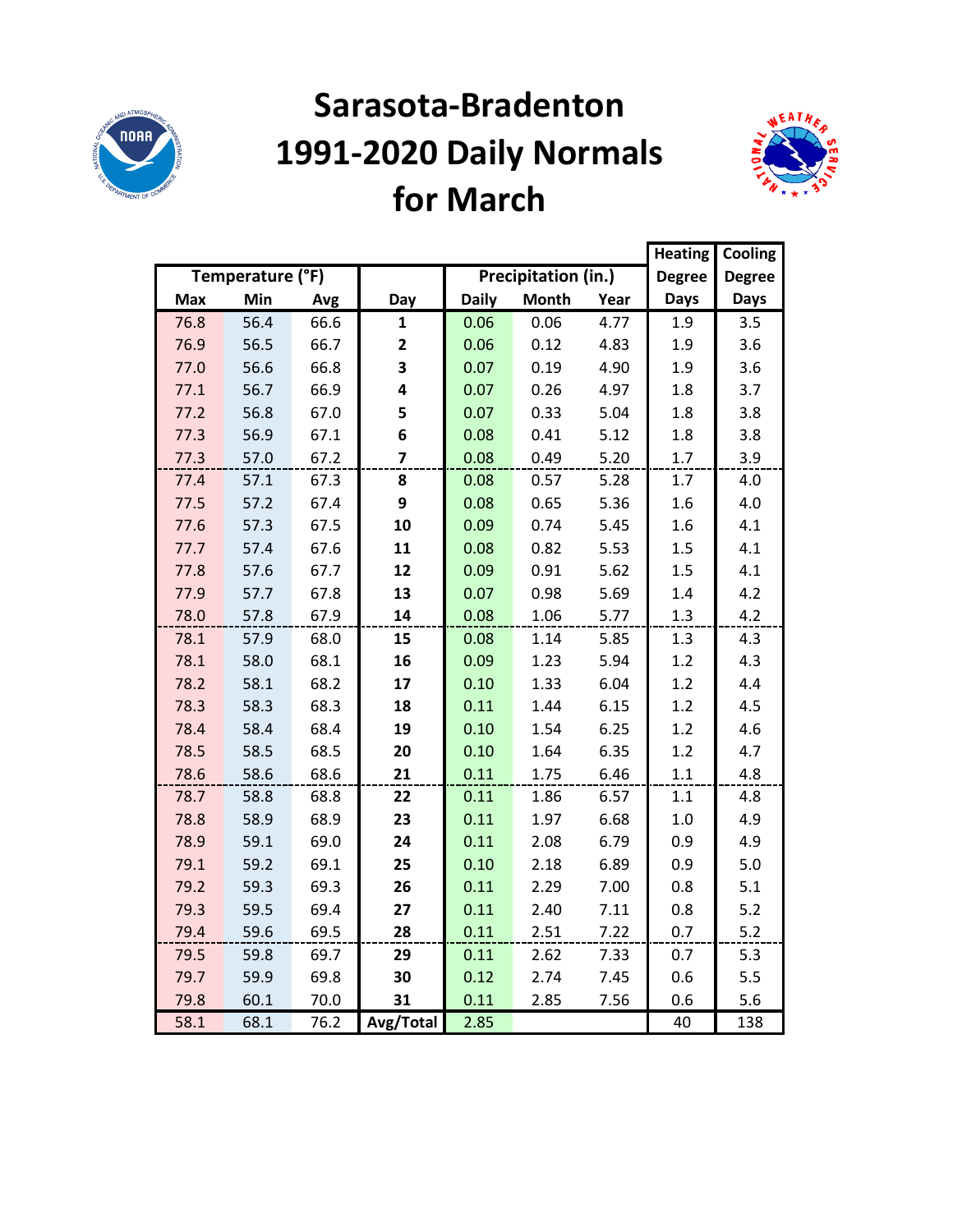

# **Sarasota-Bradenton 1991-2020 Daily Normals for April**



|            |                  |      |                |              |                     |       | <b>Heating</b> | Cooling       |
|------------|------------------|------|----------------|--------------|---------------------|-------|----------------|---------------|
|            | Temperature (°F) |      |                |              | Precipitation (in.) |       | <b>Degree</b>  | <b>Degree</b> |
| <b>Max</b> | Min              | Avg  | Day            | <b>Daily</b> | <b>Month</b>        | Year  | <b>Days</b>    | <b>Days</b>   |
| 80.0       | 60.3             | 70.1 | $\mathbf{1}$   | 0.09         | 0.09                | 7.65  | 0.6            | 5.7           |
| 80.1       | 60.4             | 70.3 | 2              | 0.09         | 0.18                | 7.74  | 0.6            | 5.8           |
| 80.3       | 60.6             | 70.4 | 3              | 0.09         | 0.27                | 7.83  | 0.5            | 5.9           |
| 80.4       | 60.7             | 70.6 | 4              | 0.09         | 0.36                | 7.92  | 0.4            | 6.0           |
| 80.6       | 60.9             | 70.7 | 5              | 0.09         | 0.45                | 8.01  | 0.4            | 6.1           |
| 80.7       | 61.1             | 70.9 | 6              | 0.09         | 0.54                | 8.10  | 0.4            | 6.3           |
| 80.9       | 61.2             | 71.1 | $\overline{7}$ | 0.08         | 0.62                | 8.18  | 0.3            | 6.4           |
| 81.1       | 61.4             | 71.2 | 8              | 0.09         | 0.71                | 8.27  | 0.3            | 6.5           |
| 81.3       | 61.6             | 71.4 | 9              | 0.09         | 0.80                | 8.36  | 0.3            | 6.7           |
| 81.4       | 61.8             | 71.6 | 10             | 0.09         | 0.89                | 8.45  | 0.2            | 6.8           |
| 81.6       | 61.9             | 71.8 | 11             | 0.09         | 0.98                | 8.54  | 0.2            | 7.0           |
| 81.8       | 62.1             | 71.9 | 12             | 0.10         | 1.08                | 8.64  | 0.2            | 7.2           |
| 82.0       | 62.3             | 72.1 | 13             | 0.08         | 1.16                | 8.72  | 0.2            | 7.3           |
| 82.2       | 62.4             | 72.3 | 14             | 0.08         | 1.24                | 8.80  | 0.2            | 7.5           |
| 82.4       | 62.6             | 72.5 | 15             | 0.07         | 1.31                | 8.87  | 0.2            | 7.7           |
| 82.5       | 62.8             | 72.7 | 16             | 0.08         | 1.39                | 8.95  | 0.1            | 7.8           |
| 82.7       | 63.0             | 72.8 | 17             | 0.07         | 1.46                | 9.02  | 0.1            | 8.0           |
| 82.9       | 63.1             | 73.0 | 18             | 0.08         | 1.54                | 9.10  | 0.1            | 8.1           |
| 83.1       | 63.3             | 73.2 | 19             | 0.08         | 1.62                | 9.18  | 0.1            | 8.3           |
| 83.3       | 63.5             | 73.4 | 20             | 0.08         | 1.70                | 9.26  | 0.1            | 8.5           |
| 83.5       | 63.6             | 73.6 | 21             | 0.08         | 1.78                | 9.34  | 0.1            | 8.7           |
| 83.7       | 63.8             | 73.8 | 22             | 0.09         | 1.87                | 9.43  | 0.1            | 8.8           |
| 83.9       | 64.0             | 73.9 | 23             | 0.08         | 1.95                | 9.51  | 0.1            | 9.0           |
| 84.1       | 64.1             | 74.1 | 24             | 0.07         | 2.02                | 9.58  | 0.1            | 9.2           |
| 84.3       | 64.3             | 74.3 | 25             | 0.08         | 2.10                | 9.66  | 0.0            | 9.4           |
| 84.5       | 64.5             | 74.5 | 26             | 0.07         | 2.17                | 9.73  | 0.0            | 9.5           |
| 84.7       | 64.7             | 74.7 | 27             | 0.08         | 2.25                | 9.81  | 0.0            | 9.7           |
| 84.8       | 64.8             | 74.8 | 28             | 0.07         | 2.32                | 9.88  | 0.0            | 9.9           |
| 85.0       | 65.0             | 75.0 | 29             | 0.07         | 2.39                | 9.95  | 0.0            | 10.1          |
| 85.2       | 65.2             | 75.2 | 30             | 0.07         | 2.46                | 10.02 | 0.0            | 10.2          |
| 62.7       | 72.6             | 80.7 | Avg/Total      | 2.46         |                     |       | 6              | 234           |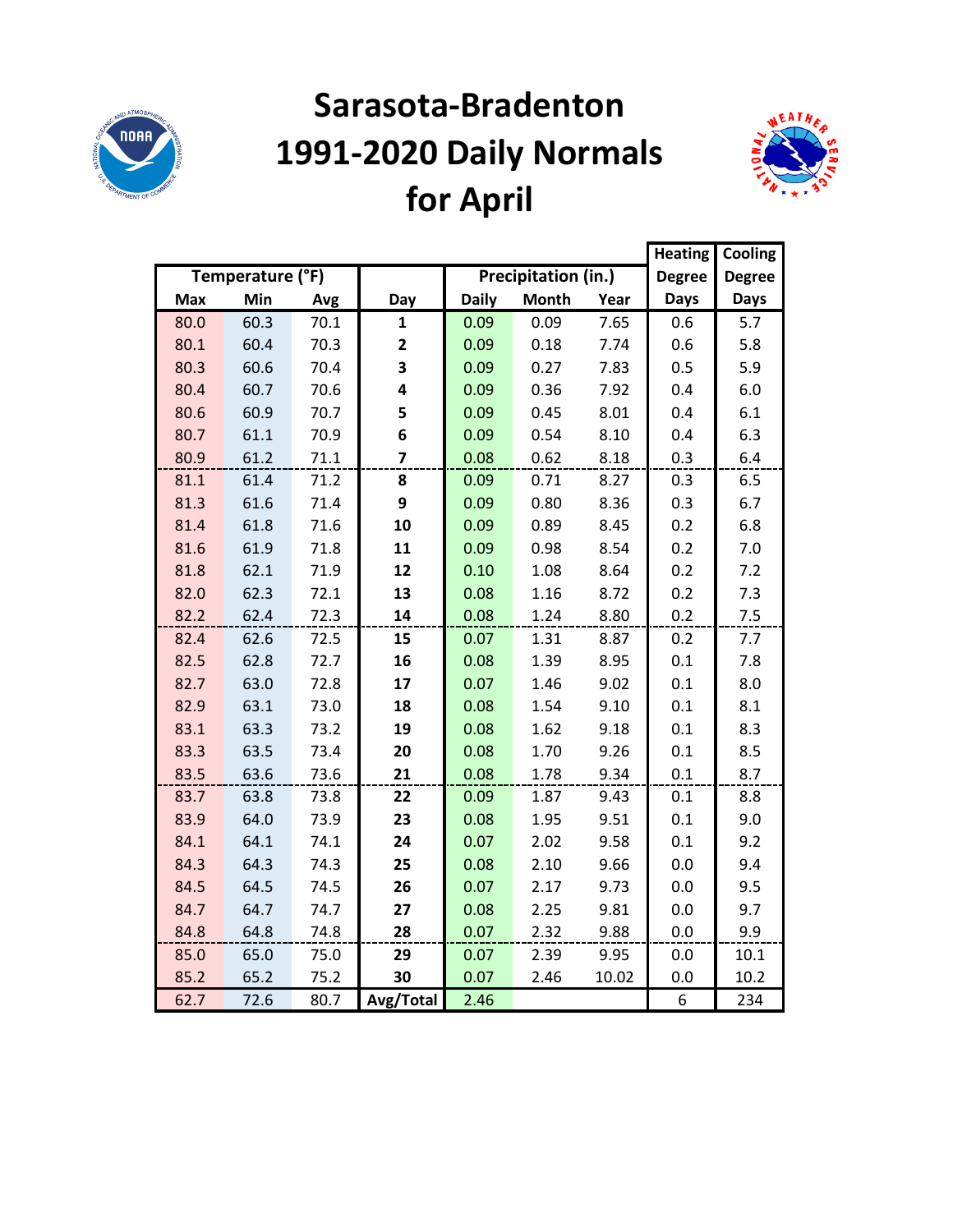

# **Sarasota-Bradenton 1991-2020 Daily Normals for May**



|            |                  |      |                         |              |                     |       | <b>Heating</b> | Cooling       |
|------------|------------------|------|-------------------------|--------------|---------------------|-------|----------------|---------------|
|            | Temperature (°F) |      |                         |              | Precipitation (in.) |       | <b>Degree</b>  | <b>Degree</b> |
| <b>Max</b> | Min              | Avg  | Day                     | <b>Daily</b> | <b>Month</b>        | Year  | <b>Days</b>    | <b>Days</b>   |
| 85.4       | 65.4             | 75.4 | 1                       | 0.06         | 0.06                | 10.08 | 0.0            | 10.4          |
| 85.6       | 65.5             | 75.5 | $\mathbf{2}$            | 0.06         | 0.12                | 10.14 | 0.0            | 10.6          |
| 85.7       | 65.7             | 75.7 | 3                       | 0.06         | 0.18                | 10.20 | 0.0            | 10.7          |
| 85.9       | 65.9             | 75.9 | 4                       | 0.06         | 0.24                | 10.26 | 0.0            | 10.9          |
| 86.1       | 66.1             | 76.1 | 5                       | 0.07         | 0.31                | 10.33 | 0.0            | 11.1          |
| 86.2       | 66.2             | 76.2 | 6                       | 0.06         | 0.37                | 10.39 | 0.0            | 11.3          |
| 86.4       | 66.4             | 76.4 | $\overline{\mathbf{z}}$ | 0.07         | 0.44                | 10.46 | 0.0            | 11.4          |
| 86.5       | 66.6             | 76.6 | 8                       | 0.07         | 0.51                | 10.53 | 0.0            | 11.6          |
| 86.7       | 66.8             | 76.7 | 9                       | 0.07         | 0.58                | 10.60 | 0.0            | 11.8          |
| 86.8       | 67.0             | 76.9 | 10                      | 0.07         | 0.65                | 10.67 | 0.0            | 11.9          |
| 87.0       | 67.2             | 77.1 | 11                      | 0.07         | 0.72                | 10.74 | 0.0            | 12.1          |
| 87.1       | 67.4             | 77.2 | 12                      | 0.06         | 0.78                | 10.80 | 0.0            | 12.2          |
| 87.3       | 67.6             | 77.4 | 13                      | 0.07         | 0.85                | 10.87 | 0.0            | 12.4          |
| 87.4       | 67.8             | 77.6 | 14                      | 0.06         | 0.91                | 10.93 | 0.0            | 12.6          |
| 87.5       | 67.9             | 77.7 | 15                      | 0.06         | 0.97                | 10.99 | 0.0            | 12.7          |
| 87.6       | 68.1             | 77.9 | 16                      | 0.06         | 1.03                | 11.05 | 0.0            | 12.9          |
| 87.8       | 68.3             | 78.1 | 17                      | 0.06         | 1.09                | 11.11 | 0.0            | 13.1          |
| 87.9       | 68.5             | 78.2 | 18                      | 0.07         | 1.16                | 11.18 | 0.0            | 13.2          |
| 88.0       | 68.7             | 78.4 | 19                      | 0.06         | 1.22                | 11.24 | 0.0            | 13.4          |
| 88.1       | 69.0             | 78.5 | 20                      | 0.08         | 1.30                | 11.32 | 0.0            | 13.5          |
| 88.2       | 69.2             | 78.7 | 21                      | 0.07         | 1.37                | 11.39 | 0.0            | 13.7          |
| 88.3       | 69.4             | 78.8 | 22                      | 0.09         | 1.46                | 11.48 | 0.0            | 13.8          |
| 88.4       | 69.6             | 79.0 | 23                      | 0.10         | 1.56                | 11.58 | 0.0            | 14.0          |
| 88.5       | 69.8             | 79.1 | 24                      | 0.11         | 1.67                | 11.69 | 0.0            | 14.1          |
| 88.6       | 70.0             | 79.3 | 25                      | 0.12         | 1.79                | 11.81 | 0.0            | 14.3          |
| 88.7       | 70.2             | 79.4 | 26                      | 0.12         | 1.91                | 11.93 | 0.0            | 14.4          |
| 88.8       | 70.4             | 79.6 | 27                      | 0.13         | 2.04                | 12.06 | 0.0            | 14.6          |
| 88.9       | 70.6             | 79.7 | 28                      | 0.13         | 2.17                | 12.19 | 0.0            | 14.7          |
| 89.0       | 70.8             | 79.9 | 29                      | 0.14         | 2.31                | 12.33 | 0.0            | 14.9          |
| 89.0       | 71.0             | 80.0 | 30                      | 0.13         | 2.44                | 12.46 | 0.0            | 15.0          |
| 89.1       | 71.2             | 80.2 | 31                      | 0.14         | 2.58                | 12.60 | 0.0            | 15.2          |
| 68.2       | 77.8             | 85.6 | Avg/Total               | 2.58         |                     |       | $\bigstar$     | 398           |

 $\hat{x}$  = Greater than zero, but less than 1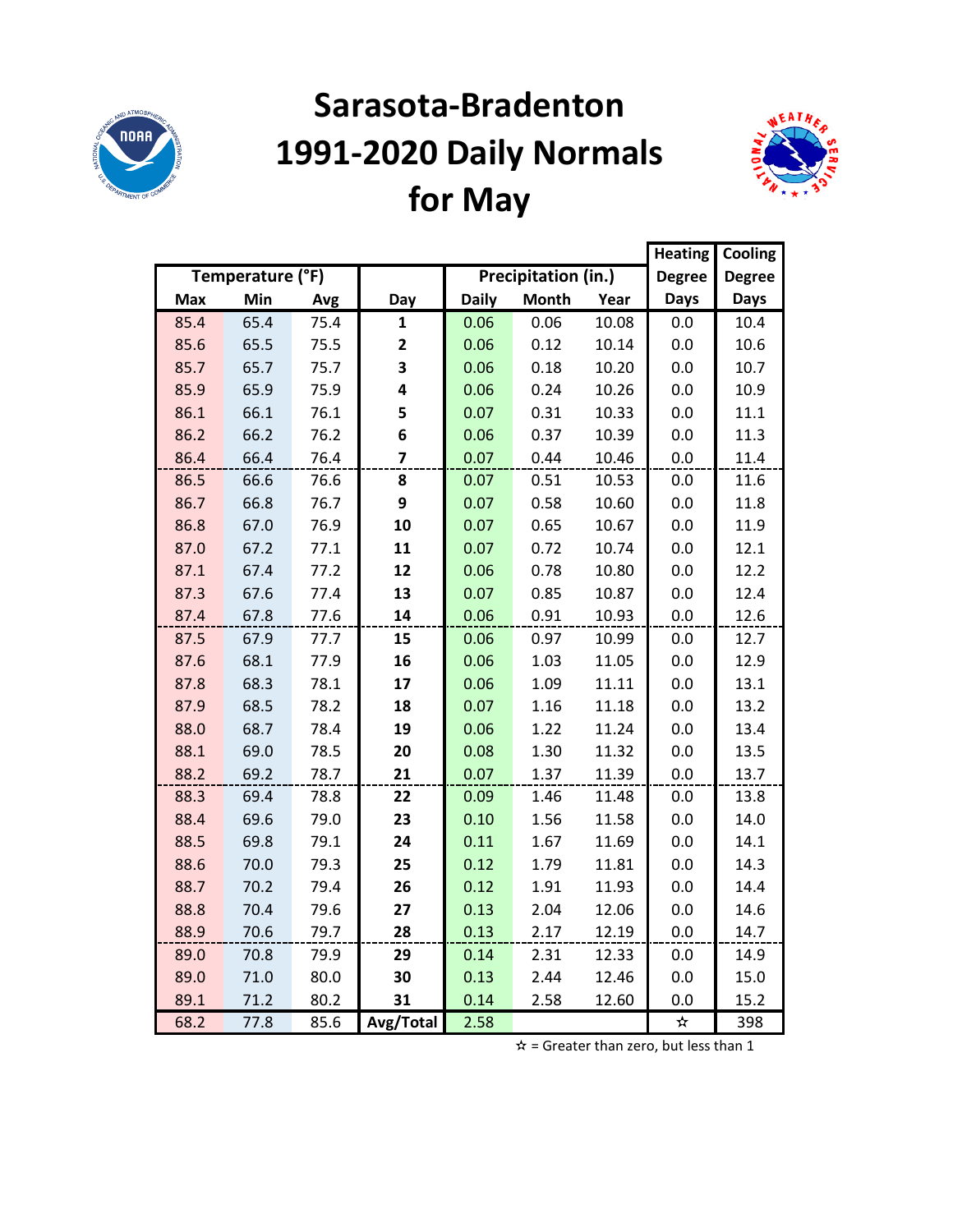

# **Sarasota-Bradenton 1991-2020 Daily Normals for June**



|            |                  |      |                |              |                     |       | <b>Heating</b> | Cooling       |
|------------|------------------|------|----------------|--------------|---------------------|-------|----------------|---------------|
|            | Temperature (°F) |      |                |              | Precipitation (in.) |       | <b>Degree</b>  | <b>Degree</b> |
| <b>Max</b> | Min              | Avg  | Day            | <b>Daily</b> | <b>Month</b>        | Year  | <b>Days</b>    | <b>Days</b>   |
| 89.2       | 71.4             | 80.3 | $\mathbf{1}$   | 0.19         | 0.19                | 12.79 | 0.0            | 15.3          |
| 89.3       | 71.6             | 80.4 | 2              | 0.18         | 0.37                | 12.97 | 0.0            | 15.4          |
| 89.3       | 71.8             | 80.6 | 3              | 0.19         | 0.56                | 13.16 | 0.0            | 15.6          |
| 89.4       | 72.0             | 80.7 | 4              | 0.19         | 0.75                | 13.35 | 0.0            | 15.7          |
| 89.5       | 72.2             | 80.8 | 5              | 0.19         | 0.94                | 13.54 | 0.0            | 15.8          |
| 89.5       | 72.4             | 80.9 | 6              | 0.20         | 1.14                | 13.74 | 0.0            | 15.9          |
| 89.6       | 72.5             | 81.1 | $\overline{7}$ | 0.20         | 1.34                | 13.94 | 0.0            | 16.1          |
| 89.7       | 72.7             | 81.2 | 8              | 0.20         | 1.54                | 14.14 | 0.0            | 16.2          |
| 89.7       | 72.9             | 81.3 | 9              | 0.22         | 1.76                | 14.36 | 0.0            | 16.3          |
| 89.8       | 73.0             | 81.4 | 10             | 0.21         | 1.97                | 14.57 | 0.0            | 16.4          |
| 89.8       | 73.2             | 81.5 | 11             | 0.23         | 2.20                | 14.80 | 0.0            | 16.5          |
| 89.9       | 73.3             | 81.6 | 12             | 0.23         | 2.43                | 15.03 | 0.0            | 16.6          |
| 89.9       | 73.5             | 81.7 | 13             | 0.25         | 2.68                | 15.28 | 0.0            | 16.7          |
| 90.0       | 73.6             | 81.8 | 14             | 0.25         | 2.93                | 15.53 | 0.0            | 16.8          |
| 90.0       | 73.8             | 81.9 | 15             | 0.26         | 3.19                | 15.79 | 0.0            | 16.9          |
| 90.1       | 73.9             | 82.0 | 16             | 0.26         | 3.45                | 16.05 | 0.0            | 17.0          |
| 90.1       | 74.0             | 82.1 | 17             | 0.27         | 3.72                | 16.32 | 0.0            | 17.1          |
| 90.2       | 74.1             | 82.1 | 18             | 0.28         | 4.00                | 16.60 | 0.0            | 17.1          |
| 90.2       | 74.2             | 82.2 | 19             | 0.27         | 4.27                | 16.87 | 0.0            | 17.2          |
| 90.3       | 74.3             | 82.3 | 20             | 0.27         | 4.54                | 17.14 | 0.0            | 17.3          |
| 90.3       | 74.4             | 82.4 | 21             | 0.26         | 4.80                | 17.40 | 0.0            | 17.4          |
| 90.3       | 74.5             | 82.4 | 22             | 0.25         | 5.05                | 17.65 | 0.0            | 17.4          |
| 90.4       | 74.6             | 82.5 | 23             | 0.24         | 5.29                | 17.89 | 0.0            | 17.5          |
| 90.4       | 74.7             | 82.5 | 24             | 0.25         | 5.54                | 18.14 | 0.0            | 17.5          |
| 90.5       | 74.7             | 82.6 | 25             | 0.24         | 5.78                | 18.38 | 0.0            | 17.6          |
| 90.5       | 74.8             | 82.7 | 26             | 0.25         | 6.03                | 18.63 | 0.0            | 17.6          |
| 90.5       | 74.9             | 82.7 | 27             | 0.25         | 6.28                | 18.88 | 0.0            | 17.7          |
| 90.6       | 74.9             | 82.7 | 28             | 0.25         | 6.53                | 19.13 | 0.0            | 17.7          |
| 90.6       | 75.0             | 82.8 | 29             | 0.26         | 6.79                | 19.39 | 0.0            | 17.8          |
| 90.6       | 75.0             | 82.8 | 30             | 0.26         | 7.05                | 19.65 | 0.0            | 17.8          |
| 73.6       | 81.8             | 88.6 | Avg/Total      | 7.05         |                     |       | $\pmb{0}$      | 504           |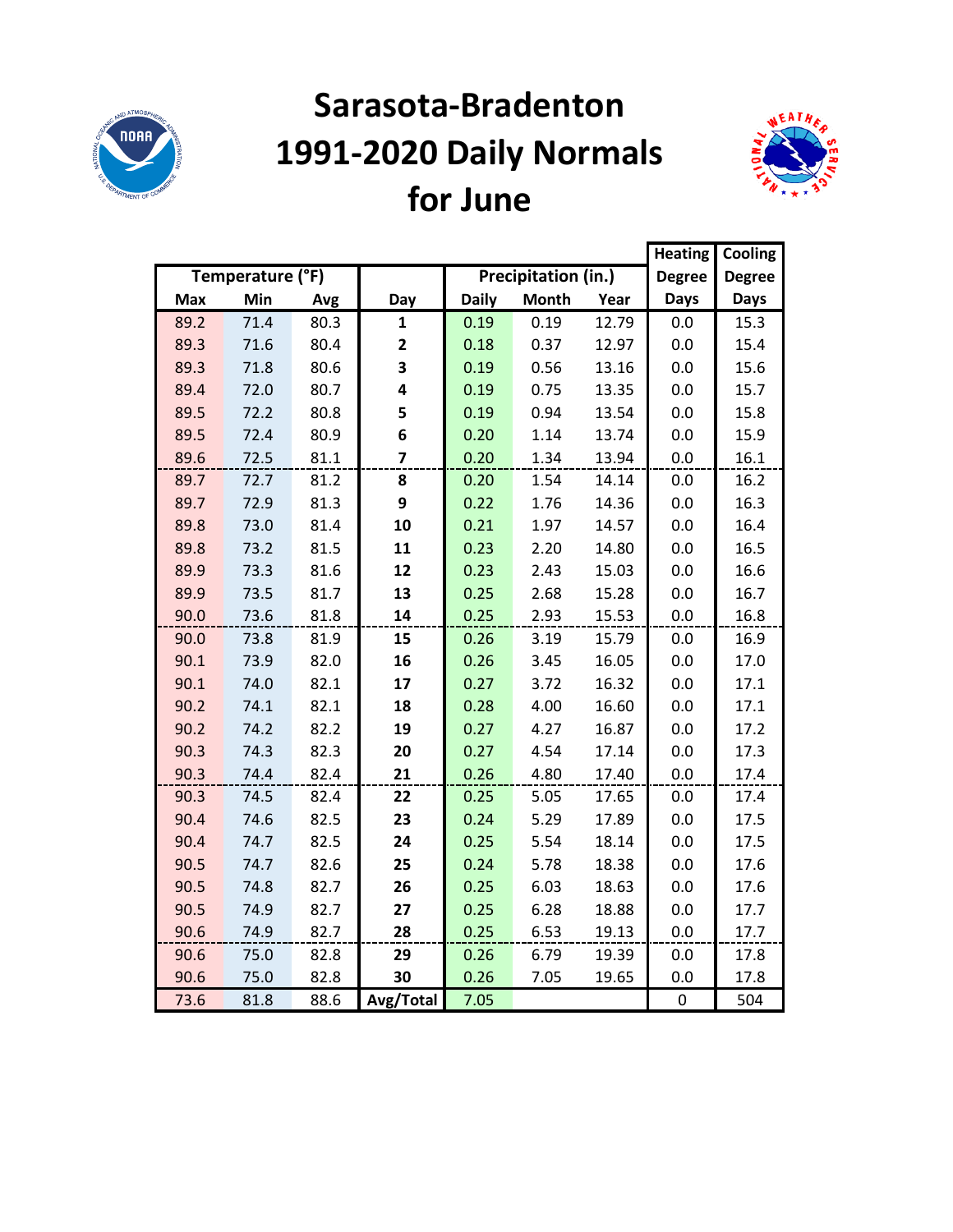

# **Sarasota-Bradenton 1991-2020 Daily Normals for July**



|      |                  |      |              |              |                     |       | <b>Heating</b> | Cooling       |
|------|------------------|------|--------------|--------------|---------------------|-------|----------------|---------------|
|      | Temperature (°F) |      |              |              | Precipitation (in.) |       | <b>Degree</b>  | <b>Degree</b> |
| Max  | Min              | Avg  | Day          | <b>Daily</b> | <b>Month</b>        | Year  | <b>Days</b>    | <b>Days</b>   |
| 90.7 | 75.0             | 82.9 | 1            | 0.25         | 0.25                | 19.90 | 0.0            | 17.9          |
| 90.7 | 75.1             | 82.9 | $\mathbf{2}$ | 0.26         | 0.51                | 20.16 | 0.0            | 17.9          |
| 90.7 | 75.1             | 82.9 | 3            | 0.26         | 0.77                | 20.42 | 0.0            | 17.9          |
| 90.8 | 75.1             | 82.9 | 4            | 0.25         | 1.02                | 20.67 | 0.0            | 17.9          |
| 90.8 | 75.2             | 83.0 | 5            | 0.25         | 1.27                | 20.92 | 0.0            | 18.0          |
| 90.8 | 75.2             | 83.0 | 6            | 0.25         | 1.52                | 21.17 | 0.0            | 18.0          |
| 90.8 | 75.2             | 83.0 | 7            | 0.26         | 1.78                | 21.43 | 0.0            | 18.0          |
| 90.9 | 75.2             | 83.0 | 8            | 0.26         | 2.04                | 21.69 | 0.0            | 18.0          |
| 90.9 | 75.2             | 83.1 | 9            | 0.27         | 2.31                | 21.96 | 0.0            | 18.1          |
| 90.9 | 75.2             | 83.1 | 10           | 0.26         | 2.57                | 22.22 | 0.0            | 18.1          |
| 91.0 | 75.2             | 83.1 | 11           | 0.26         | 2.83                | 22.48 | 0.0            | 18.1          |
| 91.0 | 75.2             | 83.1 | 12           | 0.27         | 3.10                | 22.75 | 0.0            | 18.1          |
| 91.0 | 75.2             | 83.1 | 13           | 0.25         | 3.35                | 23.00 | 0.0            | 18.1          |
| 91.1 | 75.2             | 83.1 | 14           | 0.24         | 3.59                | 23.24 | 0.0            | 18.1          |
| 91.1 | 75.2             | 83.2 | 15           | 0.24         | 3.83                | 23.48 | 0.0            | 18.2          |
| 91.1 | 75.2             | 83.2 | 16           | 0.23         | 4.06                | 23.71 | 0.0            | 18.2          |
| 91.1 | 75.2             | 83.2 | 17           | 0.23         | 4.29                | 23.94 | 0.0            | 18.2          |
| 91.2 | 75.2             | 83.2 | 18           | 0.22         | 4.51                | 24.16 | 0.0            | 18.2          |
| 91.2 | 75.2             | 83.2 | 19           | 0.22         | 4.73                | 24.38 | 0.0            | 18.2          |
| 91.2 | 75.2             | 83.2 | 20           | 0.23         | 4.96                | 24.61 | 0.0            | 18.2          |
| 91.3 | 75.2             | 83.2 | 21           | 0.22         | 5.18                | 24.83 | 0.0            | 18.2          |
| 91.3 | 75.2             | 83.2 | 22           | 0.22         | 5.40                | 25.05 | 0.0            | 18.2          |
| 91.3 | 75.2             | 83.3 | 23           | 0.22         | 5.62                | 25.27 | 0.0            | 18.3          |
| 91.3 | 75.2             | 83.3 | 24           | 0.22         | 5.84                | 25.49 | 0.0            | 18.3          |
| 91.4 | 75.2             | 83.3 | 25           | 0.22         | 6.06                | 25.71 | 0.0            | 18.3          |
| 91.4 | 75.2             | 83.3 | 26           | 0.22         | 6.28                | 25.93 | 0.0            | 18.3          |
| 91.4 | 75.2             | 83.3 | 27           | 0.23         | 6.51                | 26.16 | 0.0            | 18.3          |
| 91.4 | 75.2             | 83.3 | 28           | 0.22         | 6.73                | 26.38 | 0.0            | 18.3          |
| 91.4 | 75.2             | 83.3 | 29           | 0.22         | 6.95                | 26.60 | 0.0            | 18.3          |
| 91.5 | 75.2             | 83.4 | 30           | 0.22         | 7.17                | 26.82 | 0.0            | 18.4          |
| 91.5 | 75.2             | 83.4 | 31           | 0.22         | 7.39                | 27.04 | 0.0            | 18.4          |
| 75.2 | 83.1             | 89.8 | Avg/Total    | 7.39         |                     |       | 0              | 563           |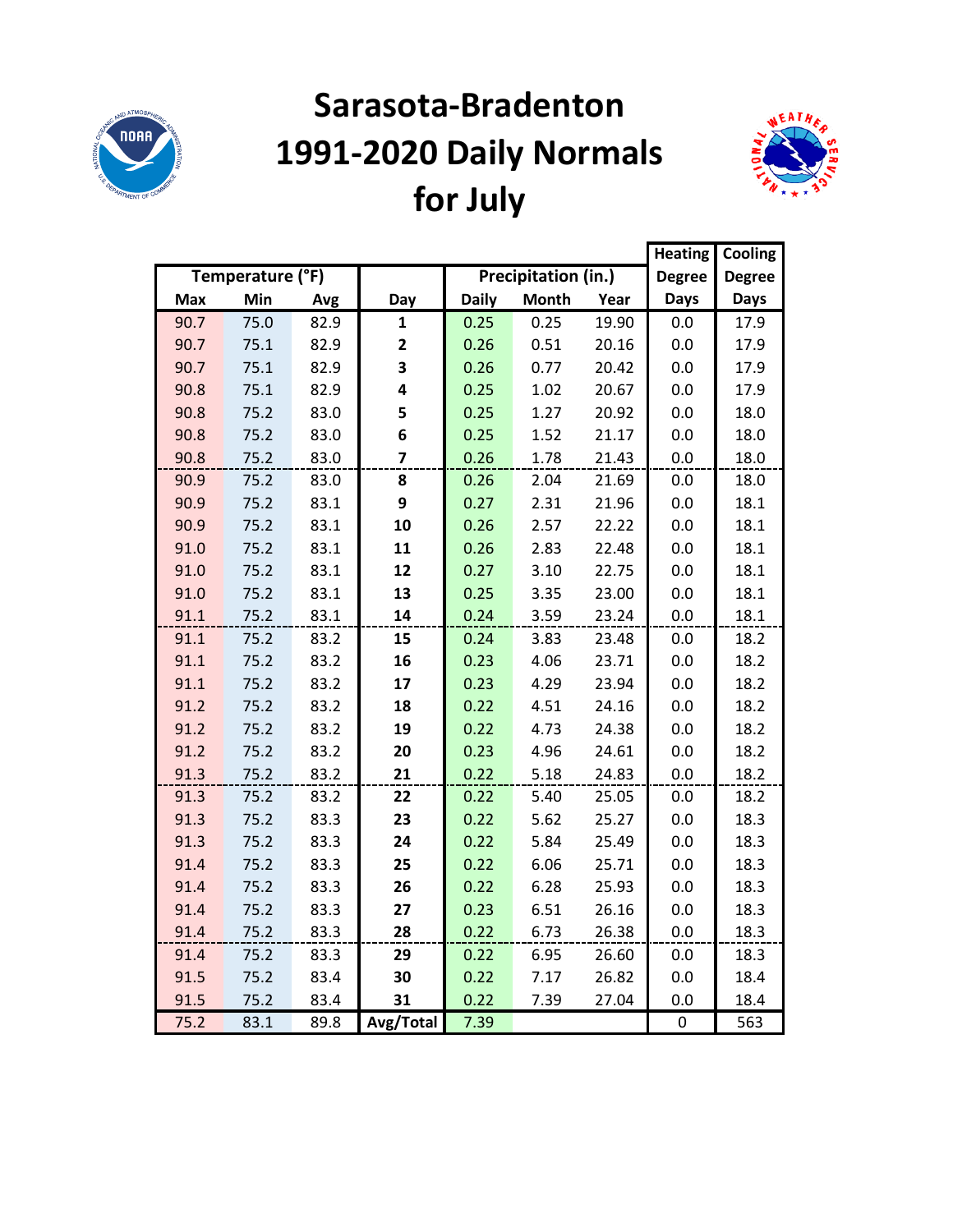

# **Sarasota-Bradenton 1991-2020 Daily Normals for August**



|            |                  |      |              |              |                     |       | <b>Heating</b> | Cooling       |
|------------|------------------|------|--------------|--------------|---------------------|-------|----------------|---------------|
|            | Temperature (°F) |      |              |              | Precipitation (in.) |       | <b>Degree</b>  | <b>Degree</b> |
| <b>Max</b> | Min              | Avg  | Day          | <b>Daily</b> | <b>Month</b>        | Year  | <b>Days</b>    | <b>Days</b>   |
| 91.5       | 75.3             | 83.4 | 1            | 0.25         | 0.25                | 27.29 | 0.0            | 18.4          |
| 91.5       | 75.3             | 83.4 | $\mathbf{2}$ | 0.26         | 0.51                | 27.55 | 0.0            | 18.4          |
| 91.5       | 75.3             | 83.4 | 3            | 0.26         | 0.77                | 27.81 | 0.0            | 18.4          |
| 91.6       | 75.3             | 83.4 | 4            | 0.25         | 1.02                | 28.06 | 0.0            | 18.4          |
| 91.6       | 75.3             | 83.4 | 5            | 0.25         | 1.27                | 28.31 | 0.0            | 18.4          |
| 91.6       | 75.3             | 83.4 | 6            | 0.25         | 1.52                | 28.56 | 0.0            | 18.4          |
| 91.6       | 75.3             | 83.4 | 7            | 0.24         | 1.76                | 28.80 | 0.0            | 18.4          |
| 91.6       | 75.3             | 83.5 | 8            | 0.24         | 2.00                | 29.04 | 0.0            | 18.5          |
| 91.6       | 75.3             | 83.5 | 9            | 0.25         | 2.25                | 29.29 | 0.0            | 18.5          |
| 91.6       | 75.3             | 83.5 | 10           | 0.26         | 2.51                | 29.55 | 0.0            | 18.5          |
| 91.6       | 75.3             | 83.5 | 11           | 0.26         | 2.77                | 29.81 | 0.0            | 18.5          |
| 91.6       | 75.3             | 83.5 | 12           | 0.28         | 3.05                | 30.09 | 0.0            | 18.5          |
| 91.6       | 75.3             | 83.5 | 13           | 0.30         | 3.35                | 30.39 | 0.0            | 18.5          |
| 91.6       | 75.3             | 83.5 | 14           | 0.31         | 3.66                | 30.70 | 0.0            | 18.5          |
| 91.6       | 75.3             | 83.5 | 15           | 0.30         | 3.96                | 31.00 | 0.0            | 18.5          |
| 91.6       | 75.4             | 83.5 | 16           | 0.30         | 4.26                | 31.30 | 0.0            | 18.5          |
| 91.6       | 75.4             | 83.5 | 17           | 0.32         | 4.58                | 31.62 | 0.0            | 18.5          |
| 91.6       | 75.4             | 83.5 | 18           | 0.32         | 4.90                | 31.94 | 0.0            | 18.5          |
| 91.5       | 75.3             | 83.4 | 19           | 0.32         | 5.22                | 32.26 | 0.0            | 18.4          |
| 91.5       | 75.3             | 83.4 | 20           | 0.32         | 5.54                | 32.58 | 0.0            | 18.4          |
| 91.5       | 75.3             | 83.4 | 21           | 0.32         | 5.86                | 32.90 | 0.0            | 18.4          |
| 91.5       | 75.3             | 83.4 | 22           | 0.33         | 6.19                | 33.23 | 0.0            | 18.4          |
| 91.5       | 75.3             | 83.4 | 23           | 0.33         | 6.52                | 33.56 | 0.0            | 18.4          |
| 91.4       | 75.3             | 83.4 | 24           | 0.32         | 6.84                | 33.88 | 0.0            | 18.4          |
| 91.4       | 75.3             | 83.4 | 25           | 0.32         | 7.16                | 34.20 | 0.0            | 18.3          |
| 91.4       | 75.3             | 83.3 | 26           | 0.32         | 7.48                | 34.52 | 0.0            | 18.3          |
| 91.3       | 75.3             | 83.3 | 27           | 0.33         | 7.81                | 34.85 | 0.0            | 18.3          |
| 91.3       | 75.2             | 83.3 | 28           | 0.32         | 8.13                | 35.17 | 0.0            | 18.3          |
| 91.3       | 75.2             | 83.2 | 29           | 0.33         | 8.46                | 35.50 | 0.0            | 18.2          |
| 91.2       | 75.2             | 83.2 | 30           | 0.33         | 8.79                | 35.83 | 0.0            | 18.2          |
| 91.2       | 75.2             | 83.2 | 31           | 0.32         | 9.11                | 36.15 | 0.0            | 18.2          |
| 75.3       | 83.4             | 90.0 | Avg/Total    | 9.11         |                     |       | 0              | 570           |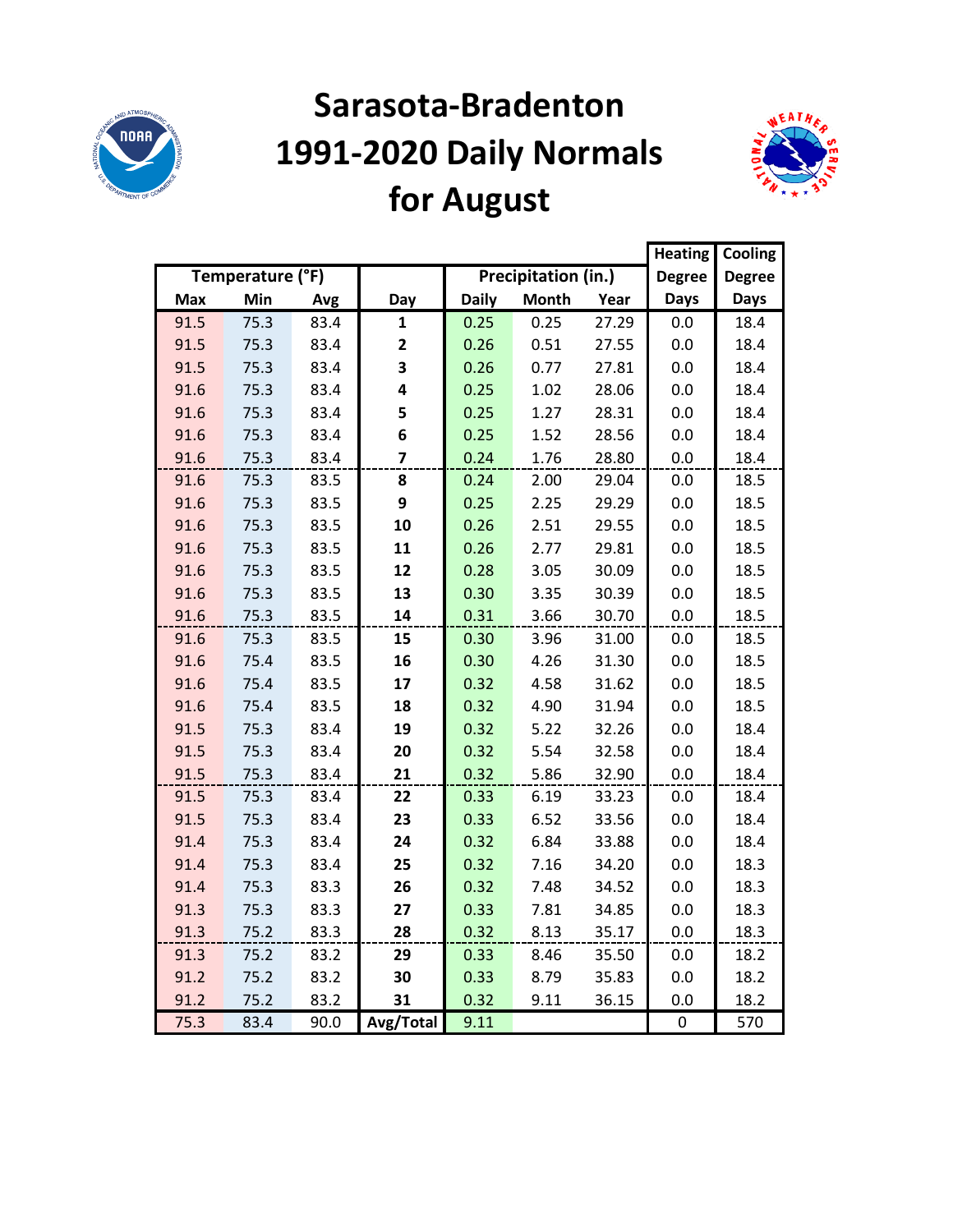

#### **Sarasota-Bradenton 1991-2020 Daily Normals for September**



|            |                  |      |                |              |                     |       |               | Cooling       |
|------------|------------------|------|----------------|--------------|---------------------|-------|---------------|---------------|
|            | Temperature (°F) |      |                |              | Precipitation (in.) |       | <b>Degree</b> | <b>Degree</b> |
| <b>Max</b> | Min              | Avg  | Day            | <b>Daily</b> | <b>Month</b>        | Year  | <b>Days</b>   | <b>Days</b>   |
| 91.1       | 75.1             | 83.1 | $\mathbf{1}$   | 0.26         | 0.26                | 36.41 | 0.0           | 18.1          |
| 91.1       | 75.1             | 83.1 | $\mathbf{2}$   | 0.26         | 0.52                | 36.67 | 0.0           | 18.1          |
| 91.0       | 75.1             | 83.1 | 3              | 0.25         | 0.77                | 36.92 | 0.0           | 18.1          |
| 91.0       | 75.0             | 83.0 | 4              | 0.26         | 1.03                | 37.18 | 0.0           | 18.0          |
| 90.9       | 75.0             | 83.0 | 5              | 0.25         | 1.28                | 37.43 | 0.0           | 18.0          |
| 90.9       | 74.9             | 82.9 | 6              | 0.25         | 1.53                | 37.68 | 0.0           | 17.9          |
| 90.8       | 74.9             | 82.9 | $\overline{7}$ | 0.24         | 1.77                | 37.92 | 0.0           | 17.9          |
| 90.8       | 74.8             | 82.8 | 8              | 0.24         | 2.01                | 38.16 | 0.0           | 17.8          |
| 90.7       | 74.8             | 82.7 | 9              | 0.23         | 2.24                | 38.39 | 0.0           | 17.7          |
| 90.7       | 74.7             | 82.7 | 10             | 0.22         | 2.46                | 38.61 | 0.0           | 17.7          |
| 90.6       | 74.6             | 82.6 | 11             | 0.21         | 2.67                | 38.82 | 0.0           | 17.6          |
| 90.5       | 74.6             | 82.6 | 12             | 0.22         | 2.89                | 39.04 | 0.0           | 17.6          |
| 90.5       | 74.5             | 82.5 | 13             | 0.21         | 3.10                | 39.25 | 0.0           | 17.5          |
| 90.4       | 74.4             | 82.4 | 14             | 0.21         | 3.31                | 39.46 | 0.0           | 17.4          |
| 90.3       | 74.3             | 82.3 | 15             | 0.20         | 3.51                | 39.66 | 0.0           | 17.3          |
| 90.3       | 74.3             | 82.3 | 16             | 0.19         | 3.70                | 39.85 | 0.0           | 17.2          |
| 90.2       | 74.2             | 82.2 | 17             | 0.19         | 3.89                | 40.04 | 0.0           | 17.2          |
| 90.1       | 74.1             | 82.1 | 18             | 0.19         | 4.08                | 40.23 | 0.0           | 17.1          |
| 90.0       | 74.0             | 82.0 | 19             | 0.19         | 4.27                | 40.42 | 0.0           | 17.0          |
| 89.9       | 73.8             | 81.9 | 20             | 0.19         | 4.46                | 40.61 | 0.0           | 16.9          |
| 89.9       | 73.7             | 81.8 | 21             | 0.18         | 4.64                | 40.79 | 0.0           | 16.8          |
| 89.8       | 73.6             | 81.7 | 22             | 0.18         | 4.82                | 40.97 | 0.0           | 16.7          |
| 89.7       | 73.5             | 81.6 | 23             | 0.17         | 4.99                | 41.14 | 0.0           | 16.6          |
| 89.6       | 73.3             | 81.5 | 24             | 0.17         | 5.16                | 41.31 | 0.0           | 16.4          |
| 89.5       | 73.2             | 81.3 | 25             | 0.15         | 5.31                | 41.46 | 0.0           | 16.3          |
| 89.4       | 73.0             | 81.2 | 26             | 0.15         | 5.46                | 41.61 | 0.0           | 16.2          |
| 89.3       | 72.9             | 81.1 | 27             | 0.14         | 5.60                | 41.75 | 0.0           | 16.1          |
| 89.2       | 72.7             | 80.9 | 28             | 0.13         | 5.73                | 41.88 | 0.0           | 15.9          |
| 89.1       | 72.5             | 80.8 | 29             | 0.14         | 5.87                | 42.02 | 0.0           | 15.8          |
| 88.9       | 72.4             | 80.6 | 30             | 0.13         | 6.00                | 42.15 | 0.0           | 15.6          |
| 74.1       | 82.2             | 88.8 | Avg/Total      | 6.00         |                     |       | ☆             | 514           |

 $\hat{x}$  = Greater than zero, but less than 1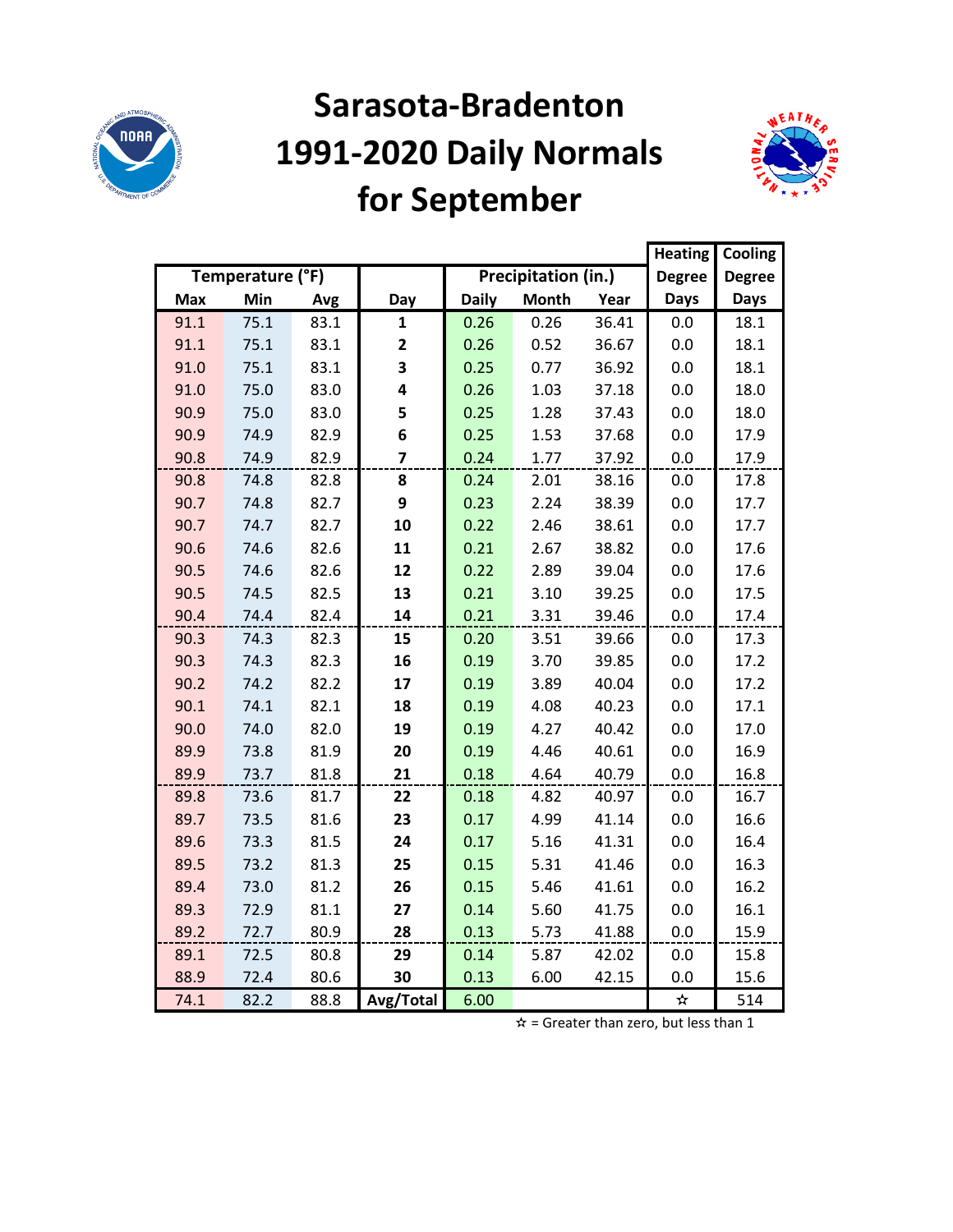

#### **Sarasota-Bradenton 1991-2020 Daily Normals for October**



|            |                  |      |                         |              |                     |       | <b>Heating</b> | Cooling       |
|------------|------------------|------|-------------------------|--------------|---------------------|-------|----------------|---------------|
|            | Temperature (°F) |      |                         |              | Precipitation (in.) |       | <b>Degree</b>  | <b>Degree</b> |
| <b>Max</b> | Min              | Avg  | Day                     | <b>Daily</b> | <b>Month</b>        | Year  | <b>Days</b>    | <b>Days</b>   |
| 88.8       | 72.2             | 80.5 | 1                       | 0.15         | 0.15                | 42.30 | 0.0            | 15.5          |
| 88.7       | 72.0             | 80.3 | $\mathbf{2}$            | 0.14         | 0.29                | 42.44 | 0.0            | 15.3          |
| 88.6       | 71.8             | 80.2 | 3                       | 0.14         | 0.43                | 42.58 | 0.0            | 15.2          |
| 88.4       | 71.6             | 80.0 | 4                       | 0.13         | 0.56                | 42.71 | 0.0            | 15.0          |
| 88.3       | 71.3             | 79.8 | 5                       | 0.14         | 0.70                | 42.85 | 0.0            | 14.8          |
| 88.1       | 71.1             | 79.6 | 6                       | 0.12         | 0.82                | 42.97 | 0.0            | 14.6          |
| 88.0       | 70.9             | 79.4 | $\overline{\mathbf{z}}$ | 0.13         | 0.95                | 43.10 | 0.0            | 14.4          |
| 87.8       | 70.6             | 79.2 | 8                       | 0.12         | 1.07                | 43.22 | 0.0            | 14.2          |
| 87.7       | 70.4             | 79.0 | 9                       | 0.11         | 1.18                | 43.33 | 0.0            | 14.0          |
| 87.5       | 70.1             | 78.8 | 10                      | 0.11         | 1.29                | 43.44 | 0.0            | 13.8          |
| 87.4       | 69.9             | 78.6 | 11                      | 0.10         | 1.39                | 43.54 | 0.0            | 13.6          |
| 87.2       | 69.6             | 78.4 | 12                      | 0.09         | 1.48                | 43.63 | 0.0            | 13.4          |
| 87.0       | 69.3             | 78.2 | 13                      | 0.09         | 1.57                | 43.72 | 0.0            | 13.2          |
| 86.8       | 69.0             | 77.9 | 14                      | 0.09         | 1.66                | 43.81 | 0.0            | 13.0          |
| 86.6       | 68.8             | 77.7 | 15                      | 0.08         | 1.74                | 43.89 | 0.0            | 12.7          |
| 86.5       | 68.5             | 77.5 | 16                      | 0.08         | 1.82                | 43.97 | 0.0            | 12.5          |
| 86.3       | 68.2             | 77.2 | 17                      | 0.08         | 1.90                | 44.05 | 0.0            | 12.2          |
| 86.1       | 67.9             | 77.0 | 18                      | 0.08         | 1.98                | 44.13 | 0.0            | 12.0          |
| 85.9       | 67.6             | 76.7 | 19                      | 0.06         | 2.04                | 44.19 | 0.1            | 11.8          |
| 85.7       | 67.3             | 76.5 | 20                      | 0.07         | 2.11                | 44.26 | 0.1            | 11.5          |
| 85.5       | 67.0             | 76.2 | 21                      | 0.06         | 2.17                | 44.32 | 0.1            | 11.3          |
| 85.2       | 66.6             | 75.9 | 22                      | 0.06         | 2.23                | 44.38 | 0.1            | 11.1          |
| 85.0       | 66.3             | 75.7 | 23                      | 0.05         | 2.28                | 44.43 | 0.1            | 10.8          |
| 84.8       | 66.0             | 75.4 | 24                      | 0.06         | 2.34                | 44.49 | 0.2            | 10.6          |
| 84.6       | 65.7             | 75.2 | 25                      | 0.05         | 2.39                | 44.54 | 0.2            | 10.3          |
| 84.4       | 65.4             | 74.9 | 26                      | 0.06         | 2.45                | 44.60 | 0.2            | 10.1          |
| 84.1       | 65.1             | 74.6 | 27                      | 0.05         | 2.50                | 44.65 | 0.2            | 9.8           |
| 83.9       | 64.8             | 74.4 | 28                      | 0.07         | 2.57                | 44.72 | 0.2            | 9.6           |
| 83.7       | 64.5             | 74.1 | 29                      | 0.06         | 2.63                | 44.78 | 0.3            | 9.3           |
| 83.5       | 64.2             | 73.8 | 30                      | 0.07         | 2.70                | 44.85 | 0.3            | 9.1           |
| 83.2       | 63.9             | 73.6 | 31                      | 0.06         | 2.76                | 44.91 | 0.3            | 8.9           |
| 68.3       | 77.3             | 85.0 | Avg/Total               | 2.76         |                     |       | $\overline{2}$ | 384           |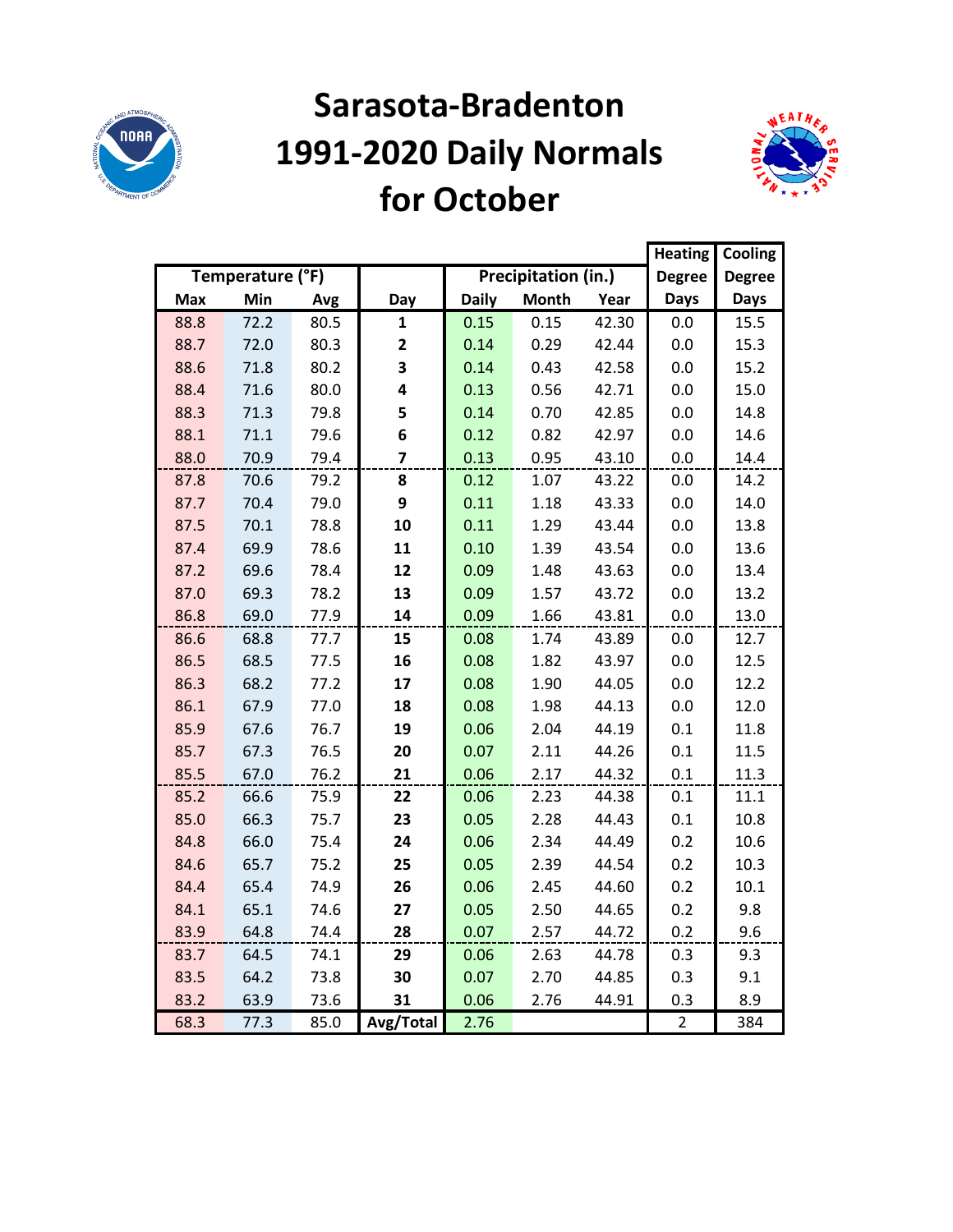

#### **Sarasota-Bradenton 1991-2020 Daily Normals for November**



|            |                  |      |                |              |                     |       | <b>Heating</b> | Cooling       |
|------------|------------------|------|----------------|--------------|---------------------|-------|----------------|---------------|
|            | Temperature (°F) |      |                |              | Precipitation (in.) |       | <b>Degree</b>  | <b>Degree</b> |
| <b>Max</b> | Min              | Avg  | Day            | <b>Daily</b> | <b>Month</b>        | Year  | <b>Days</b>    | <b>Days</b>   |
| 83.0       | 63.6             | 73.3 | $\mathbf{1}$   | 0.07         | 0.07                | 44.98 | 0.3            | 8.6           |
| 82.8       | 63.3             | 73.0 | $\mathbf{2}$   | 0.07         | 0.14                | 45.05 | 0.3            | 8.4           |
| 82.5       | 63.0             | 72.8 | 3              | 0.07         | 0.21                | 45.12 | 0.4            | 8.1           |
| 82.3       | 62.7             | 72.5 | 4              | 0.07         | 0.28                | 45.19 | 0.4            | 7.9           |
| 82.1       | 62.4             | 72.3 | 5              | 0.07         | 0.35                | 45.26 | 0.4            | 7.6           |
| 81.9       | 62.2             | 72.0 | 6              | 0.07         | 0.42                | 45.33 | 0.4            | 7.4           |
| 81.7       | 61.9             | 71.8 | $\overline{7}$ | 0.07         | 0.49                | 45.40 | 0.4            | 7.2           |
| 81.4       | 61.6             | 71.5 | 8              | 0.05         | 0.54                | 45.45 | 0.4            | 6.9           |
| 81.2       | 61.4             | 71.3 | 9              | 0.06         | 0.60                | 45.51 | 0.4            | 6.7           |
| 81.0       | 61.1             | 71.1 | 10             | 0.06         | 0.66                | 45.57 | 0.5            | 6.5           |
| 80.8       | 60.9             | 70.8 | 11             | 0.06         | 0.72                | 45.63 | 0.5            | 6.4           |
| 80.6       | 60.6             | 70.6 | 12             | 0.05         | 0.77                | 45.68 | 0.6            | 6.2           |
| 80.4       | 60.4             | 70.4 | 13             | 0.06         | 0.83                | 45.74 | 0.6            | 6.0           |
| 80.2       | 60.2             | 70.2 | 14             | 0.06         | 0.89                | 45.80 | 0.7            | 5.9           |
| 80.0       | 60.0             | 70.0 | 15             | 0.06         | 0.95                | 45.86 | 0.8            | 5.7           |
| 79.8       | 59.8             | 69.8 | 16             | 0.05         | 1.00                | 45.91 | 0.8            | 5.6           |
| 79.6       | 59.6             | 69.6 | 17             | 0.06         | 1.06                | 45.97 | 0.9            | 5.5           |
| 79.4       | 59.4             | 69.4 | 18             | 0.06         | 1.12                | 46.03 | 0.9            | 5.3           |
| 79.2       | 59.2             | 69.2 | 19             | 0.05         | 1.17                | 46.08 | 1.0            | 5.2           |
| 79.0       | 59.0             | 69.0 | 20             | 0.06         | 1.23                | 46.14 | 1.1            | 5.1           |
| 78.9       | 58.8             | 68.8 | 21             | 0.06         | 1.29                | 46.20 | 1.1            | 5.0           |
| 78.7       | 58.6             | 68.7 | 22             | 0.06         | 1.35                | 46.26 | $1.2\,$        | 4.9           |
| 78.5       | 58.5             | 68.5 | 23             | 0.05         | 1.40                | 46.31 | 1.3            | 4.8           |
| 78.3       | 58.3             | 68.3 | 24             | 0.06         | 1.46                | 46.37 | 1.4            | 4.7           |
| 78.2       | 58.2             | 68.2 | 25             | 0.07         | 1.53                | 46.44 | 1.5            | 4.7           |
| 78.0       | 58.0             | 68.0 | 26             | 0.05         | 1.58                | 46.49 | 1.5            | 4.6           |
| 77.9       | 57.9             | 67.9 | 27             | 0.05         | 1.63                | 46.54 | 1.6            | 4.5           |
| 77.7       | 57.7             | 67.7 | 28             | 0.05         | 1.68                | 46.59 | 1.6            | 4.4           |
| 77.6       | 57.6             | 67.6 | 29             | 0.06         | 1.74                | 46.65 | 1.7            | 4.3           |
| 77.4       | 57.4             | 67.4 | 30             | 0.07         | 1.81                | 46.72 | 1.8            | 4.2           |
| 60.1       | 70.1             | 78.8 | Avg/Total      | 1.81         |                     |       | 26             | 178           |